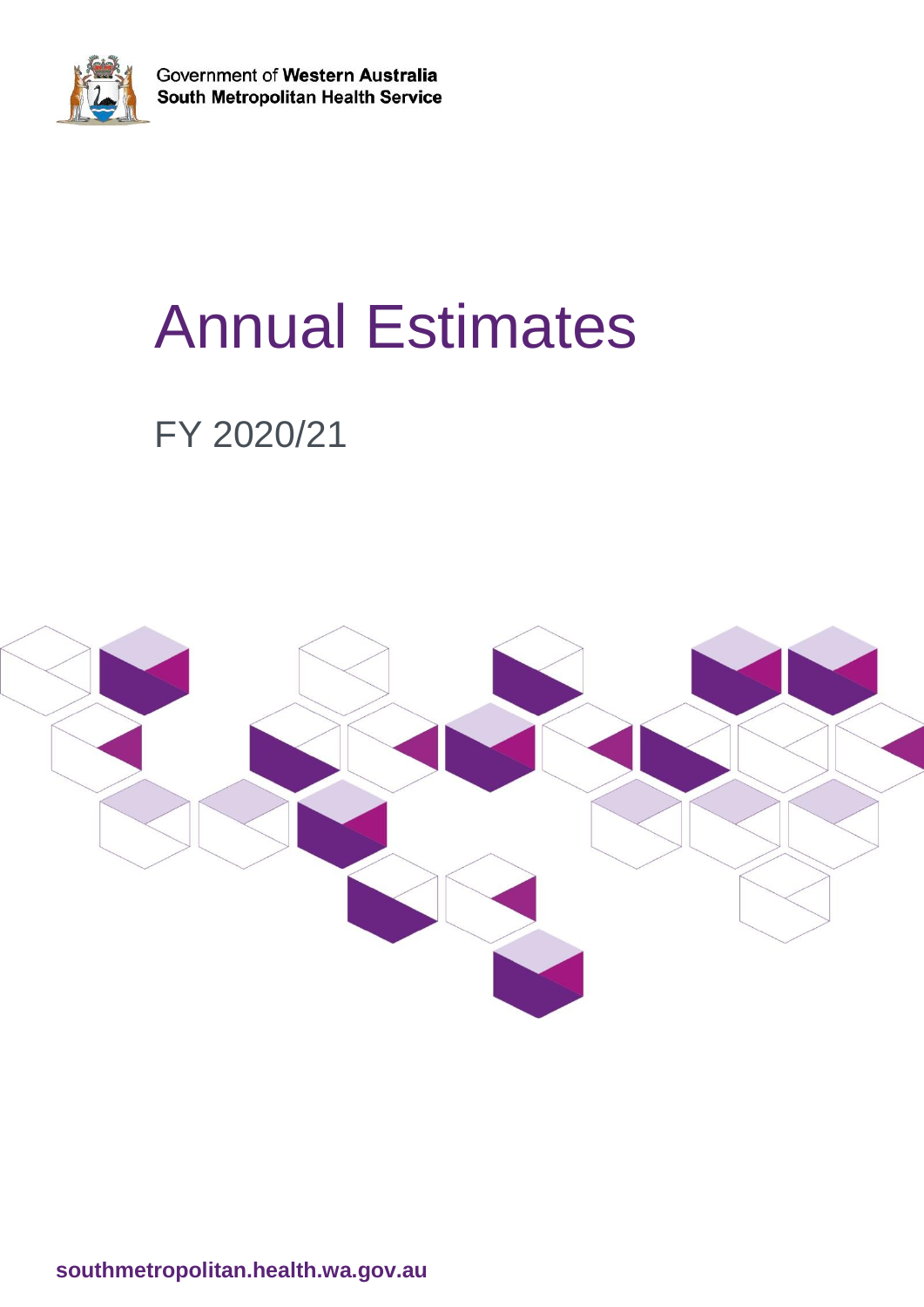## **Contents**

<span id="page-1-0"></span>

| Introduction                           | 3  |
|----------------------------------------|----|
| Statement of Comprehensive Income      | 4  |
| <b>Statement of Financial Position</b> | .5 |
| <b>Statement of Cash Flows</b>         | 6  |
| Approval by the Minister for Health    |    |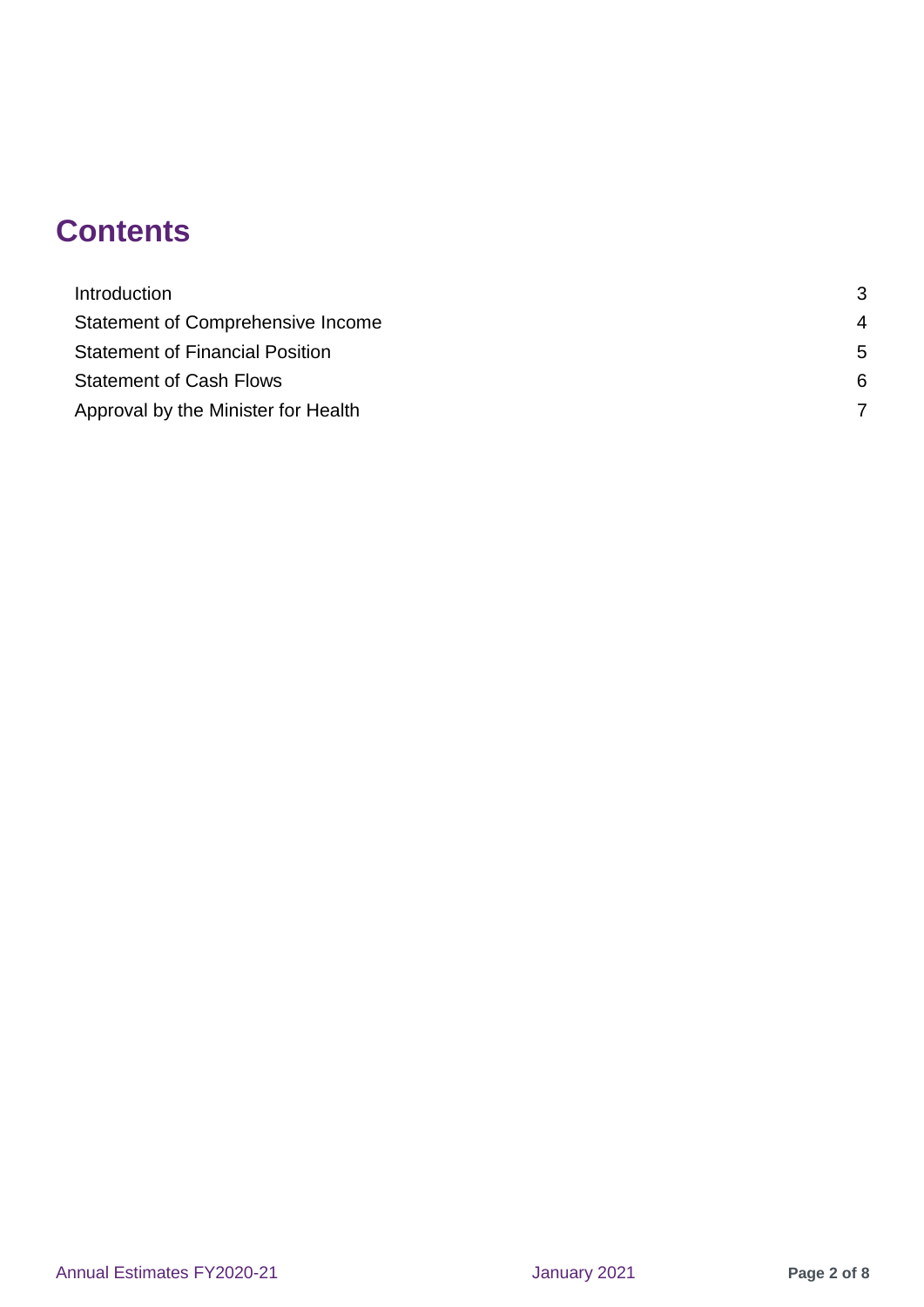#### **Introduction**

The South Metropolitan Health Service is required to prepare annual estimates of its financial operations, in accordance with s40 *Financial Management Act 2006.* This requirement enhances accountability, stewardship and financial transparency for resources allocated to agencies in achieving government objectives and desired outcomes.

Treasurer's Instruction 953 *Publication and Presentation of Estimates* provides that the annual estimates are to be approved by the Minister for Health and must comprise:

- o a Statement of Comprehensive Income
- o a Statement of Financial Position and
- o a Statement of Cash Flows.

The approved annual estimates are to be published on the South Metropolitan Health Service website.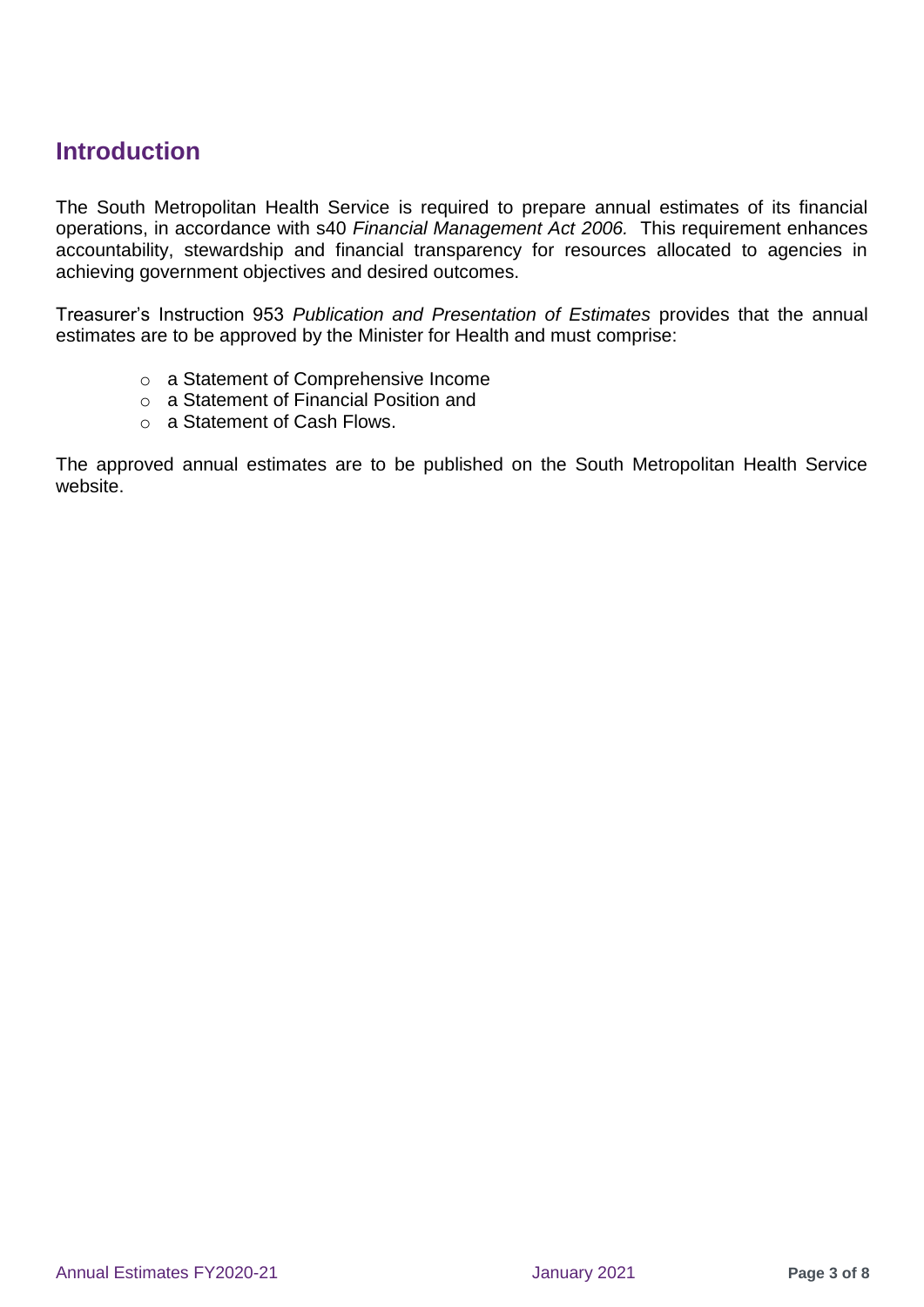## **Statement of Comprehensive Income**

|                                                                              | 2020/21<br><b>Estimate</b> |
|------------------------------------------------------------------------------|----------------------------|
| <b>COST OF SERVICES</b>                                                      | \$000s                     |
| <b>Expenses</b>                                                              |                            |
| Employee benefits expense                                                    | 1,030,746                  |
| Fees for contracted medical practitioners                                    | 11,492                     |
| <b>Contracts for services</b>                                                | 138,773                    |
| Patient support costs                                                        | 368,655                    |
| <b>Finance costs</b>                                                         | 3,561                      |
| Depreciation and amortisation expense                                        | 101,379                    |
| Loss on disposal of non-current assets                                       |                            |
| Repairs, maintenance and consumable equipment<br>Other supplies and services | 53,367<br>59,331           |
| Other expenses                                                               | 172,643                    |
| <b>Total cost of services</b>                                                | 1,939,948                  |
|                                                                              |                            |
| <b>INCOME</b>                                                                |                            |
| <b>Revenue</b>                                                               |                            |
| <b>Patient charges</b>                                                       | 88,912                     |
| Other fees for services                                                      | 76,546                     |
| Commonwealth grants and contributions                                        | 626,159                    |
| Other grants and contributions                                               | 94,656                     |
| Donation revenue                                                             | 40                         |
| <b>Commercial activities</b>                                                 | (109)                      |
| Other revenue                                                                | 18,968                     |
| <b>Total revenue</b>                                                         | 905,172                    |
| <b>Gains</b>                                                                 |                            |
| Gain on disposal of non-current assets                                       |                            |
| <b>Total Gains</b>                                                           |                            |
|                                                                              |                            |
| <b>Total income other than income from State Government</b>                  | 905,172                    |
| <b>NET COST OF SERVICES</b>                                                  | 1,034,776                  |
|                                                                              |                            |
| <b>INCOME FROM STATE GOVERNMENT</b>                                          |                            |
| Service appropriations                                                       | 964,957                    |
| Services received free of charge                                             | 72,937                     |
| <b>Total income from State Government</b>                                    | 1,037,894                  |
| <b>SURPLUS / (DEFICIT) FOR THE PERIOD</b>                                    | 3,118                      |
|                                                                              |                            |
| <b>OTHER COMPREHENSIVE INCOME</b>                                            |                            |
| Items not reclassified subsequently to profit or loss                        |                            |
| Changes in asset revaluation reserve                                         |                            |
| Total other comprehensive income                                             |                            |
| TOTAL COMPREHENSIVE INCOME FOR THE PERIOD                                    | 3,118                      |
|                                                                              |                            |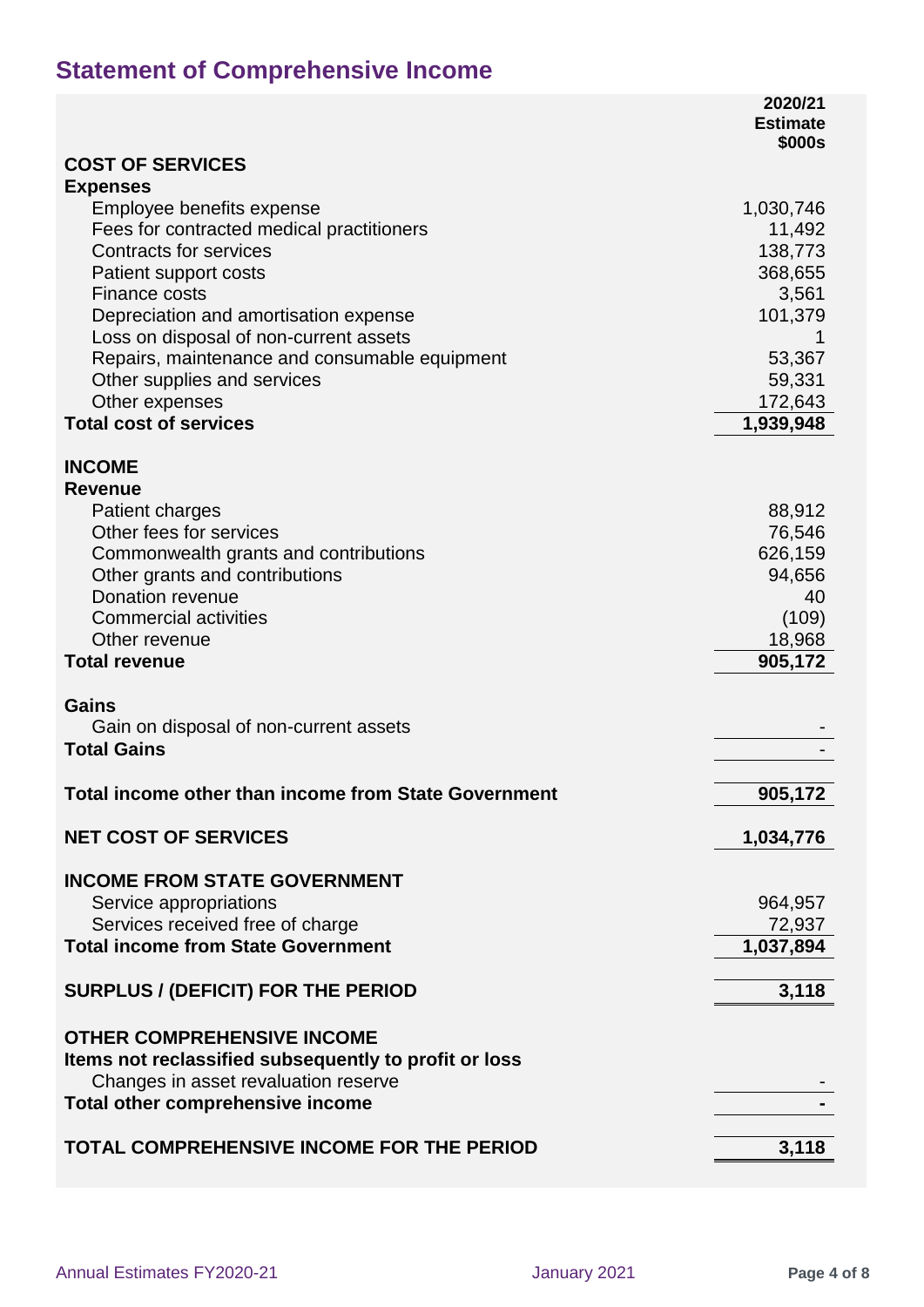### **Statement of Financial Position**

|                                      | 2020/21<br><b>Estimate</b> |
|--------------------------------------|----------------------------|
|                                      | \$000s                     |
| <b>ASSETS</b>                        |                            |
| <b>Current Assets</b>                |                            |
| Cash and cash equivalents            | 78,952                     |
| Restricted cash and cash equivalents | 14,294                     |
| <b>Receivables</b>                   | 45,532                     |
| Inventories<br>Other current assets  | 6,183                      |
| <b>Total Current Assets</b>          | 3,962<br>148,923           |
|                                      |                            |
| <b>Non-Current Assets</b>            |                            |
| Restricted cash and cash equivalents | 18,848                     |
| Amounts receivable for services      | 1,033,130                  |
| Property, plant and equipment        | 1,835,570                  |
| Right-of-use assets                  | 46,755                     |
| Intangible assets                    | 13,390                     |
| <b>Total Non-Current Assets</b>      | 2,947,693                  |
| <b>Total Assets</b>                  | 3,096,616                  |
| <b>LIABILITIES</b>                   |                            |
| <b>Current Liabilities</b>           |                            |
| Payables                             | 109,764                    |
| <b>Contract liabilities</b>          | 329                        |
| <b>Grant liabilities</b>             | 186                        |
| Lease liabilities                    | 19,052                     |
| Provisions                           | 218,922                    |
| Other current liabilities            | 183                        |
| <b>Total Current Liabilities</b>     | 348,436                    |
| <b>Non-Current Liabilities</b>       |                            |
| <b>Contract liabilities</b>          | 555                        |
| Lease liabilities                    | 30,014                     |
| Provisions                           | 82,232                     |
| <b>Total Non-Current Liabilities</b> | 112,801                    |
| <b>Total Liabilities</b>             | 461,237                    |
| <b>NET ASSETS</b>                    | 2,635,379                  |
|                                      |                            |
| <b>EQUITY</b>                        |                            |
| Contributed equity                   | 2,557,096                  |
| <b>Reserves</b>                      | 71,911                     |
| <b>Accumulated surplus</b>           | 6,372                      |
| <b>TOTAL EQUITY</b>                  | 2,635,379                  |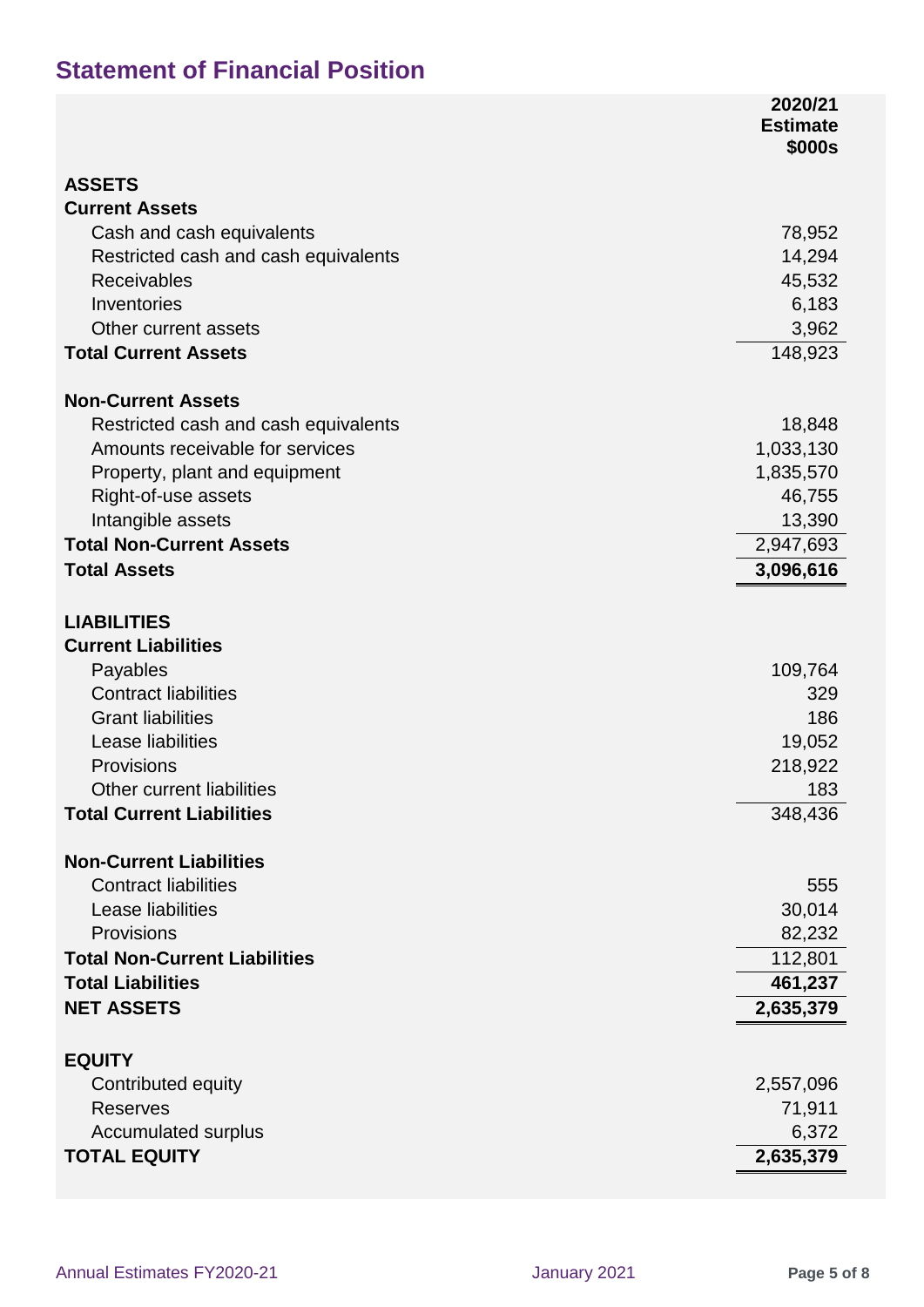#### **Statement of Cash Flows**

|                                                                           | 2020/21<br><b>Estimate</b><br>\$000s |
|---------------------------------------------------------------------------|--------------------------------------|
|                                                                           | Inflows /<br>(Outflows)              |
| <b>CASH FLOWS FROM STATE GOVERNMENT</b>                                   |                                      |
| Service appropriations                                                    | 863,578                              |
| Capital appropriations                                                    | 68,027                               |
| <b>Net cash provided by State Government</b>                              | 931,605                              |
| Utilised as follows:                                                      |                                      |
| <b>CASH FLOWS FROM OPERATING ACTIVITIES</b>                               |                                      |
| <b>Payments</b>                                                           |                                      |
| <b>Employee benefits</b>                                                  | (1,010,159)                          |
| Supplies and services                                                     | (725, 325)                           |
| <b>Finance costs</b>                                                      | (3, 561)                             |
| <b>Receipts</b>                                                           |                                      |
| <b>Receipts from Customers</b>                                            | 88,912                               |
| Commonwealth grants and contributions                                     | 626,159                              |
| Other grants and contributions                                            | 94,656                               |
| <b>Donations received</b>                                                 | 40                                   |
| Other receipts                                                            | 95,195                               |
| Net cash used in operating activities                                     | (834,083)                            |
| <b>CASH FLOWS FROM INVESTING ACTIVITIES</b><br><b>Payments</b>            |                                      |
| Payment for purchase of non-current physical assets and intangible assets | (44, 018)                            |
| Net cash used in investing activities                                     | (44, 018)                            |
| <b>CASH FLOWS FROM FINANCING ACTIVITIES</b><br><b>Payments</b>            |                                      |
| Repayment of lease liabilities                                            | (30, 490)                            |
| Net cash used in financing activities                                     | (30, 490)                            |
| Net increase / (decrease) in cash and cash<br>equivalents                 | 27,014                               |
| Cash and cash equivalents at the beginning of the                         | 85,080                               |
| period<br>CASH AND CASH EQUIVALENTS AT THE END OF THE PERIOD              | 112,094                              |
|                                                                           |                                      |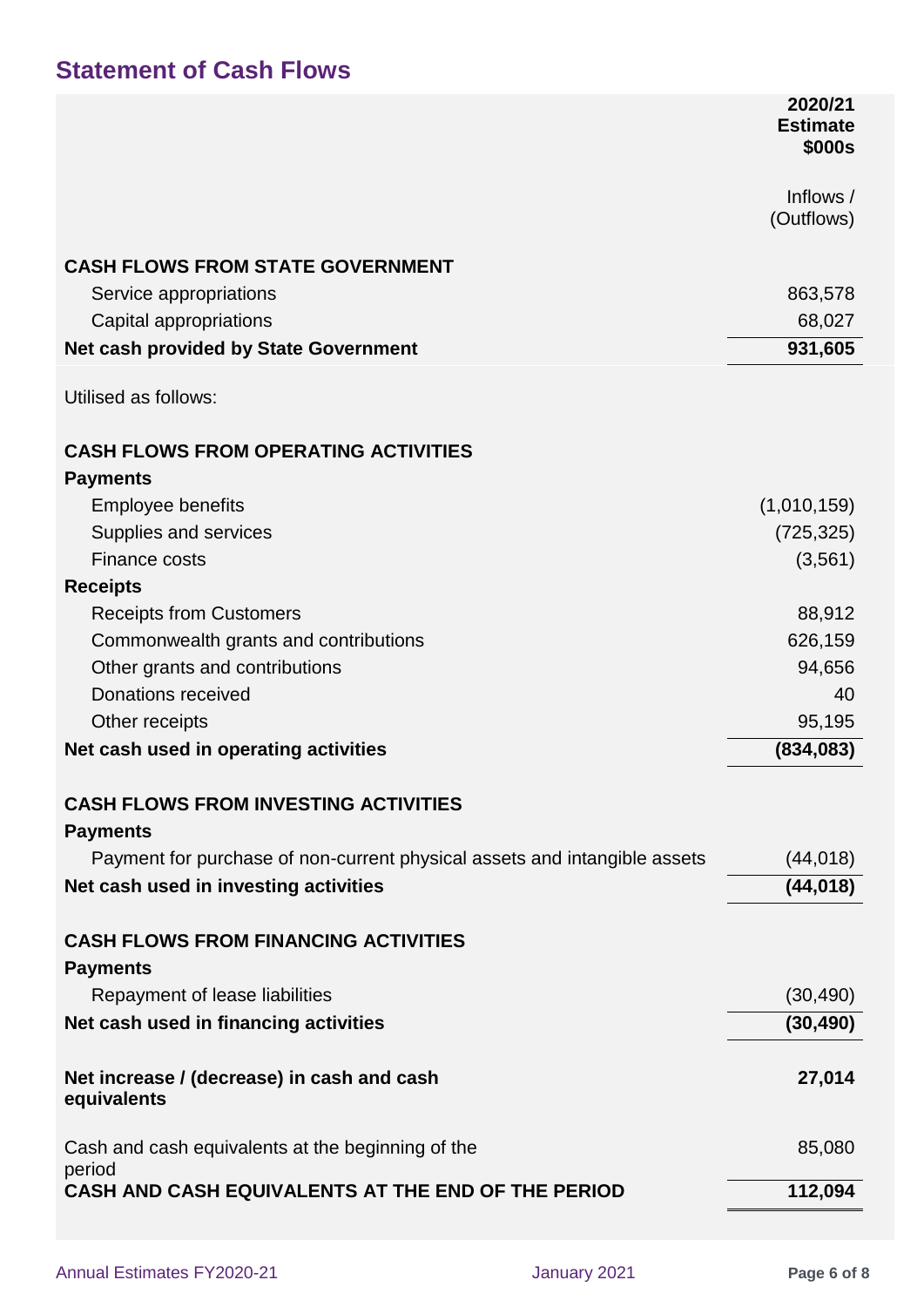## **Approval by the Minister for Health**

|         |                                                                       | <b>APPROVED BY THE MINISTER FOR HEALTH AND REALTH</b>                    |
|---------|-----------------------------------------------------------------------|--------------------------------------------------------------------------|
|         | ISOUTH METROPOLITAN HEALTH SERVICE<br>Annual Estimates for FY 2020/21 |                                                                          |
|         | Position and Statement of Cash Flows.                                 | Comprising the Statement of Comprehensive Income, Statement of Financial |
| Signed: | <b>MINISTER FOR HEALTH</b>                                            | 29/rz/20.<br>Date:                                                       |